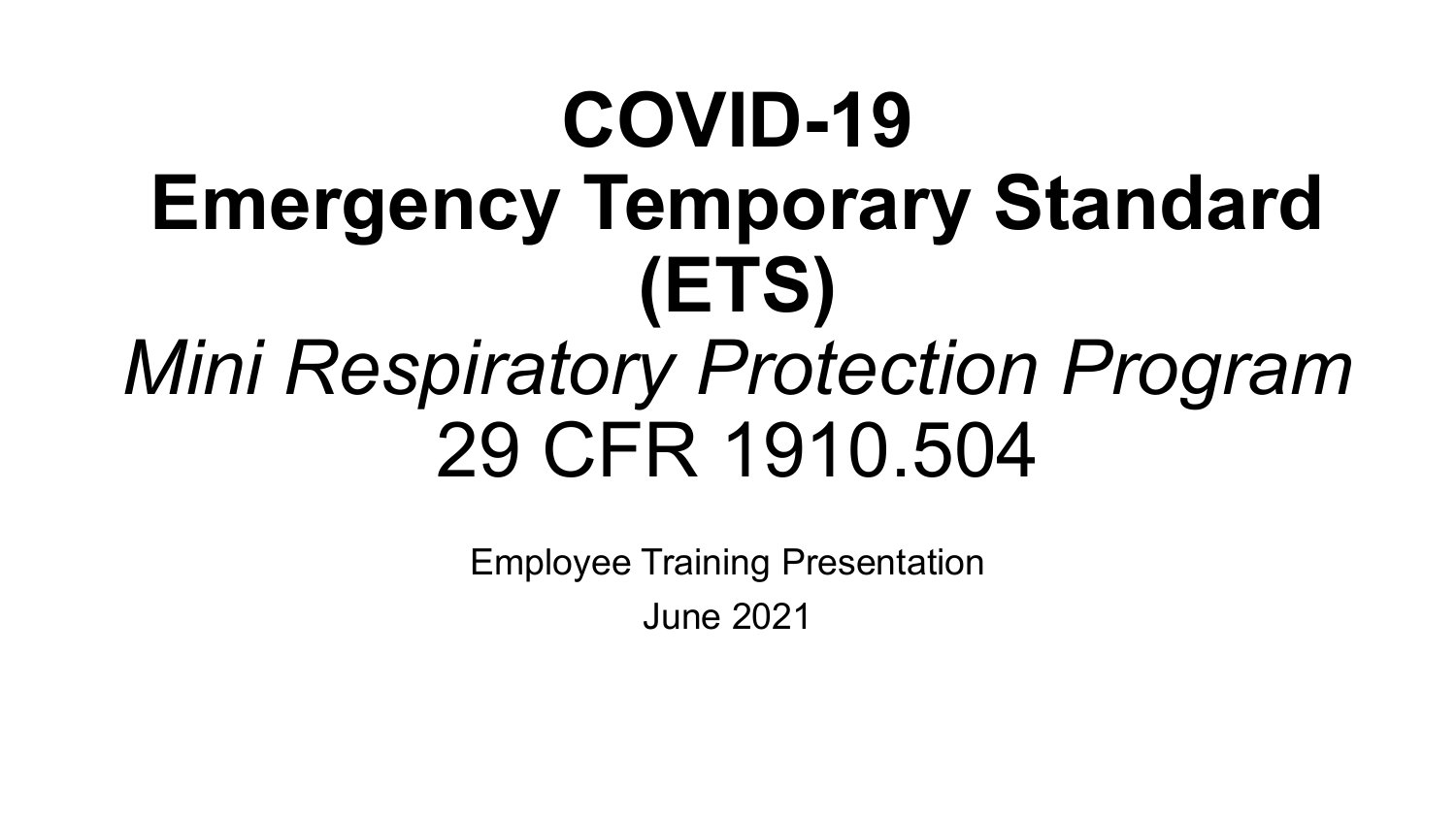OSHA has issued a COVID-19 Emergency Temporary Standard, **referred to as an "ETS,"** during the limited period of the COVID-19 pandemic.

The ETS includes a Mini Respiratory Protection Program section, **referred to as the "mini RPP**."

This training is designed for employees whose employers have decided to provide respirators for "enhanced" protection against COVID-19 for situations where only facemasks are required by OSHA.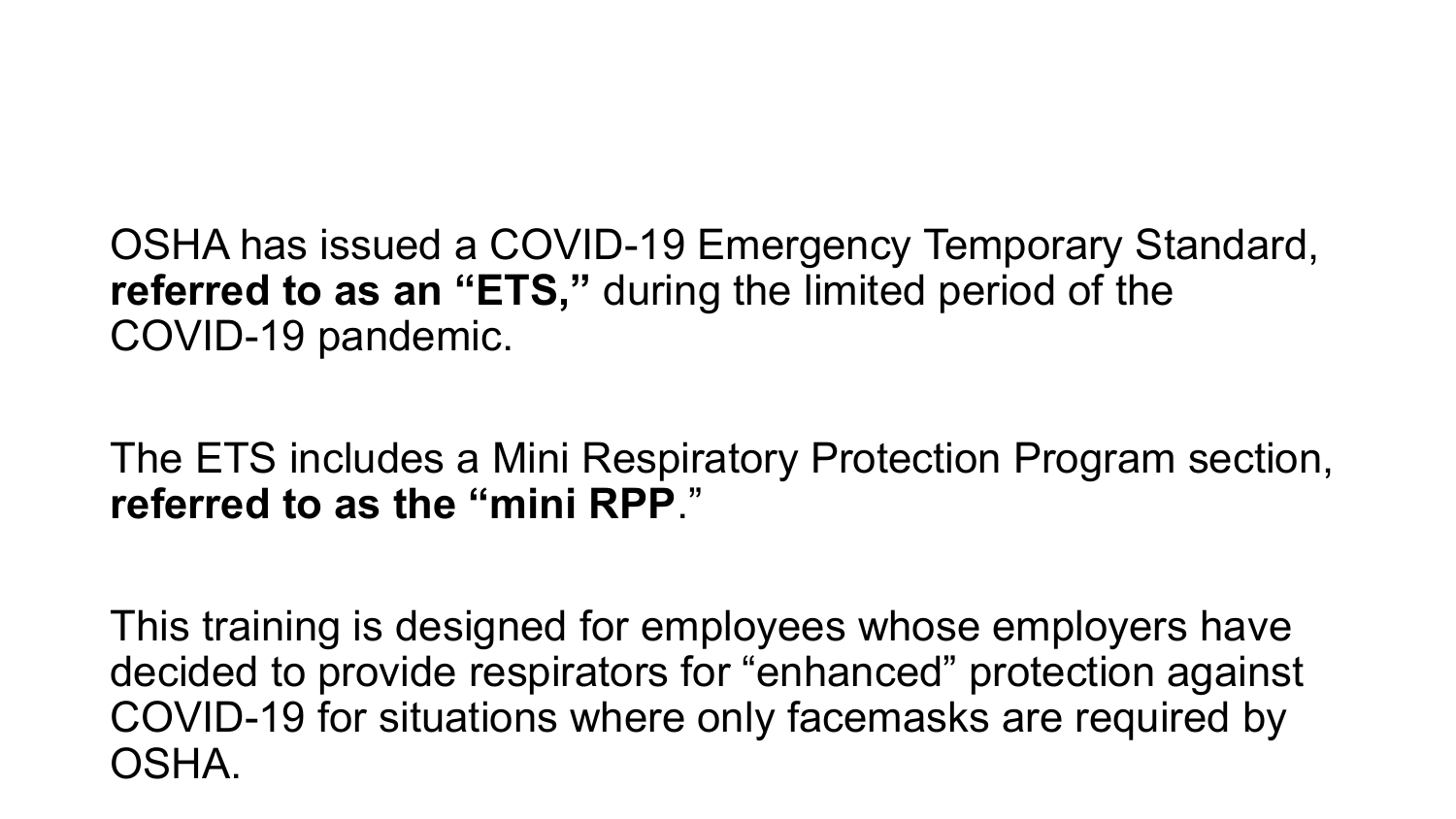## When would this apply?

- If an employee would rather wear an N95 respirator in place of their surgical mask
- •Or if NDHC wanted to implement N95's use in place of surgical masks
- •This application of an N95 is **ONLY** to be used in situations that only require a surgical mask but the employee is more comfortable wearing an N95. (see User Seal Check section in this document)
- If the employee is in an N95 required area (example a Covid positive room) then they would have to be first fit tested and pass a health screening in order to safely and effectively wear an N95.
- •Continue reading for a more detailed explanation.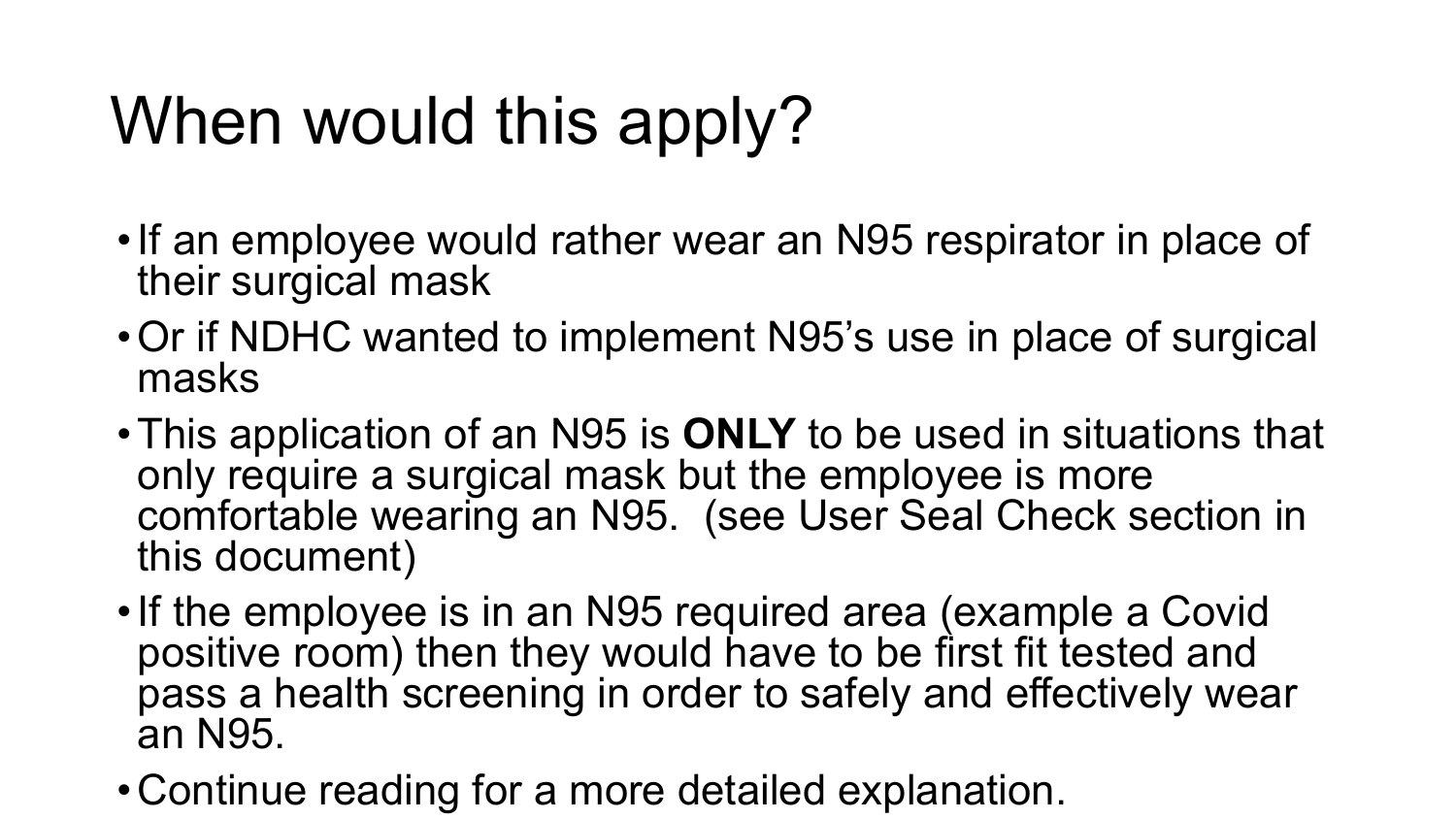## **COVID-19 ETS (Subpart U)**

#### **• 1910.502 – Healthcare**

- Applies to settings where employees provide healthcare services or healthcare support services
- Sets requirements for the use of facemasks and respirators during the COVID-19 pandemic

#### **• 1910.504 – Mini Respiratory Protection Program ("mini RPP")**

- Applies when employees use respirators where only facemasks are required by OSHA
- In contrast, OSHA's normal Respiratory Protection Standard (1910.134) applies whenever respirators are required by OSHA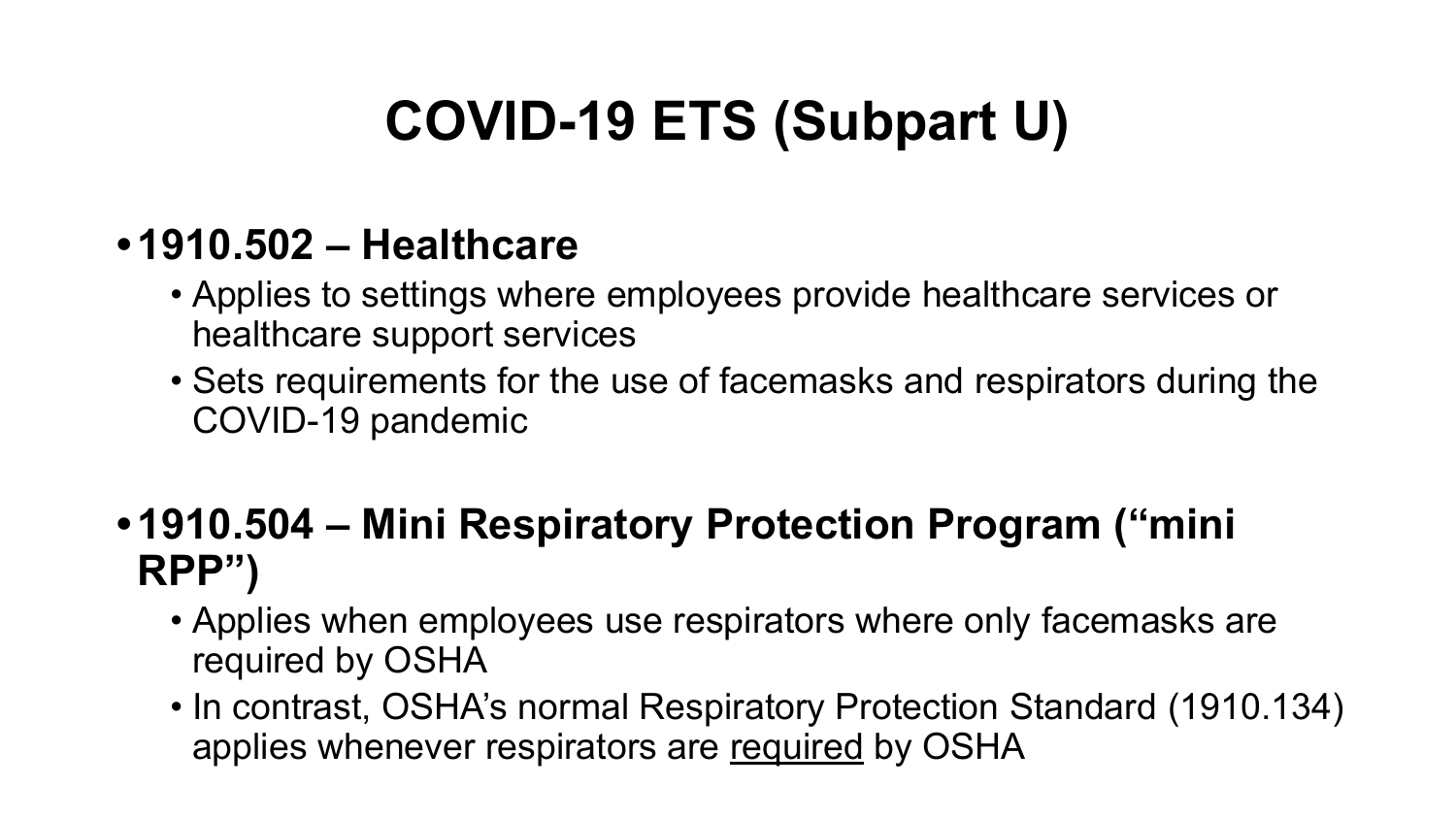#### **Applicability of Mini RPP vs. Normal RPP**

| <b>COVID-19 ETS PROVISION</b>                                                       | <b>MINI RPP</b><br>(1910.504) | <b>NORMAL</b><br><b>RPP</b><br>(1910.134) |
|-------------------------------------------------------------------------------------|-------------------------------|-------------------------------------------|
| $1910.502(f)(2)$ – for exposure to person with suspected/confirmed COVID-19         |                               |                                           |
| $1910.502(f)(3)$ – for AGP <sup>1</sup> on person with suspected/confirmed COVID-19 |                               |                                           |
| $1910.502(f)(4) -$ in place of facemask when respirator is not required             | ✔                             |                                           |
| $1910.502(f)(5)$ – for Standard and Transmission-Based Precautions                  |                               |                                           |

<sup>1</sup> AGP = aerosol-generating procedure (as defined by 1910.502)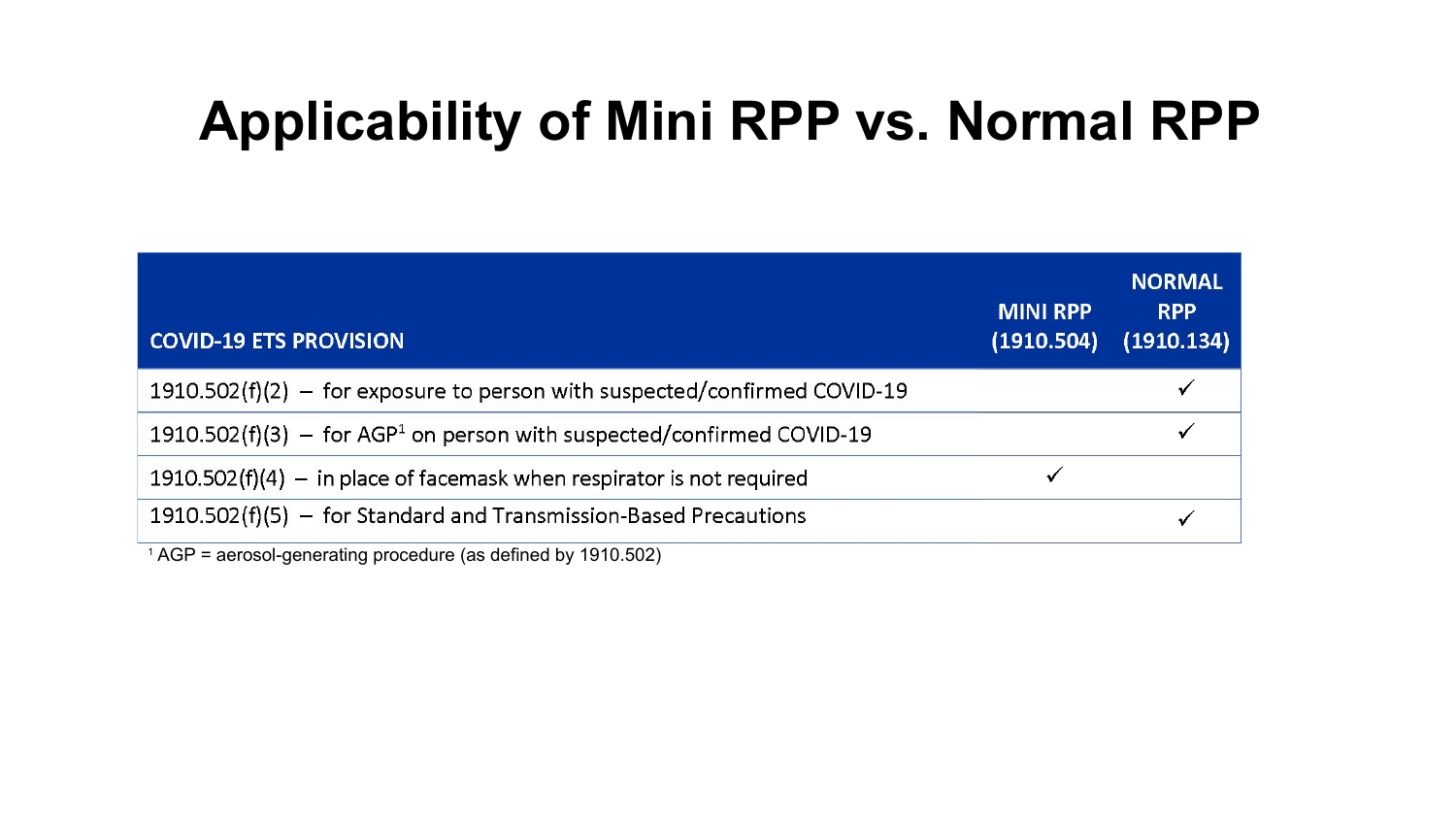## **Why Is the Mini RPP Necessary?**

- Wearing a respirator can in itself present a hazard, such as:
	- Causing difficulty breathing when you have certain underlying medical conditions
	- Causing a facial rash if the respirator has not been properly cleaned or stored
- •The Mini RPP is designed to improve worker protections with a streamlined set of requirements for the safe use of respirators that are easier and faster to implement than the more comprehensive respiratory protection program elements required by OSHA's normal Respiratory Protection Standard.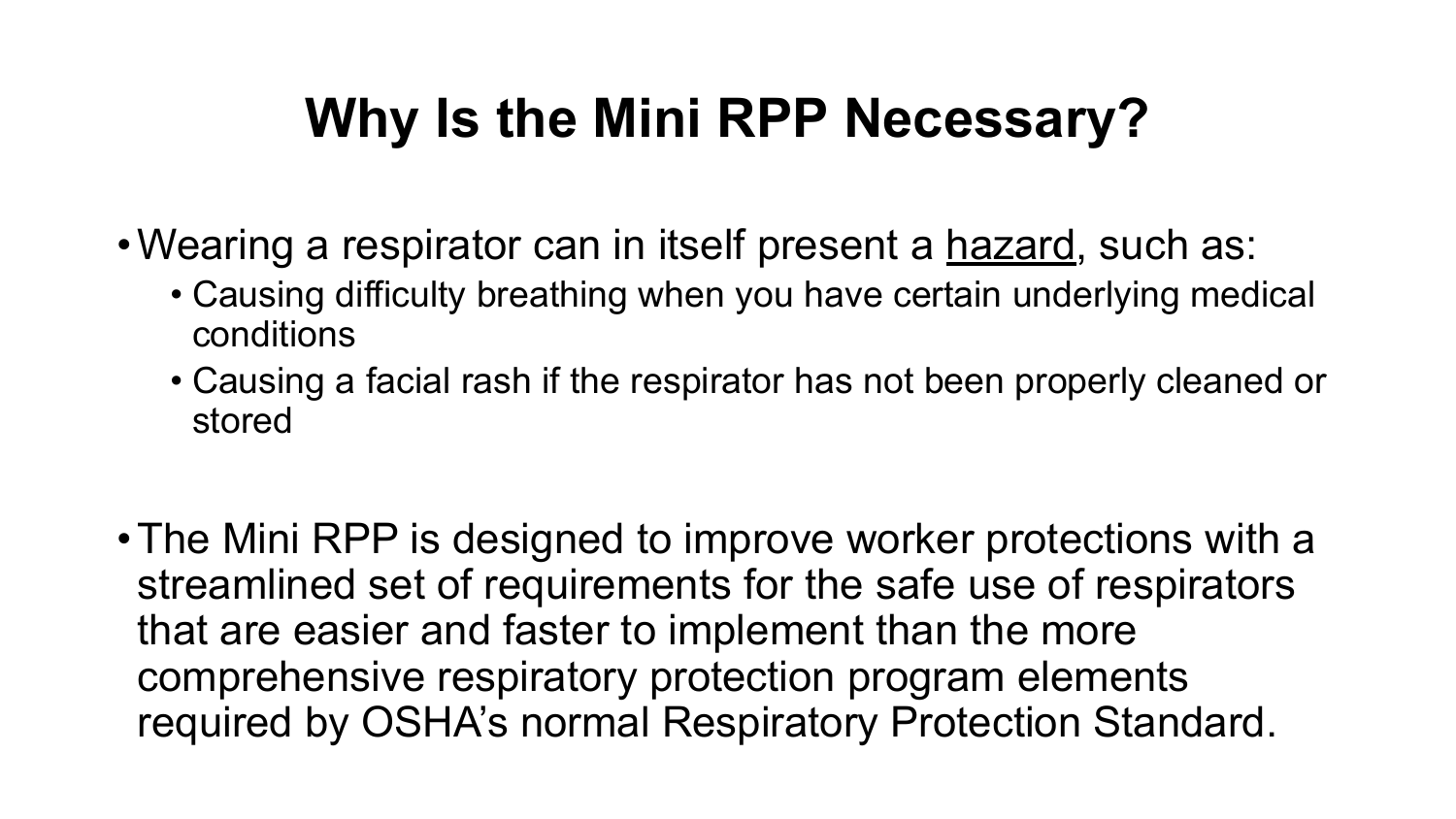#### **Key Differences Between Mini RPP & Normal RPP**

| <b>KEY PROGRAM ELEMENT<sup>1</sup></b> | MINI RPP $2$<br>(1910.504) | <b>NORMAL RPP</b><br>(1910.134) |
|----------------------------------------|----------------------------|---------------------------------|
| <b>Medical Evaluation</b>              |                            |                                 |
| <b>Fit Testing</b>                     |                            | $\checkmark$                    |
| <b>Written Program</b>                 |                            |                                 |
| <b>User Seal Checks</b>                | $\checkmark$               |                                 |
| <b>Training</b>                        |                            |                                 |

 $1$  This is not a comprehensive list of required program elements

<sup>2</sup> These are key requirements pertaining to employer-provided respirators (as opposed to worker-provided respirators)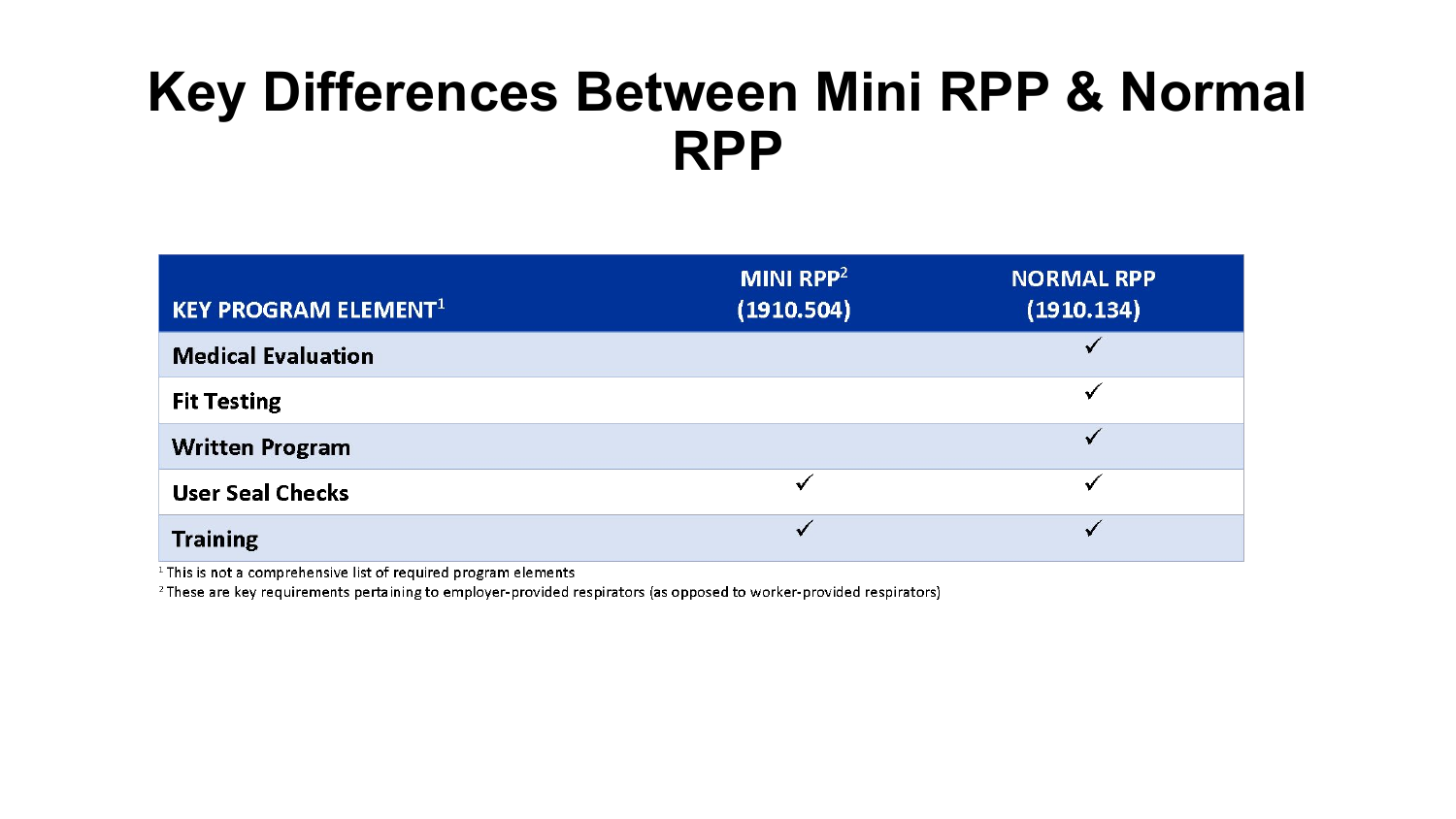#### **Basic Information for the Safe Use of Respirators**

- Respirators can be an effective method of protection against COVID-19 hazards when properly selected and worn. Respirator use is encouraged to provide an additional level of comfort and protection for workers even in circumstances that do not require a respirator to be used. However, if a respirator is used improperly or not kept clean, the respirator itself can become a hazard to the worker.
- You need to take certain precautions to be sure that the respirator itself does not present a hazard. You should do the following:

(1) Read and follow all instructions provided by the manufacturer on use, maintenance, cleaning and care, and **warnings regarding the respirator's limitations**.

(2) Keep track of your respirator so that you do not mistakenly use someone else's respirator.

(3) Do not wear your respirator where other workplace hazards (e.g., chemical exposures) require use of a respirator. In such cases, your employer must provide you with a respirator that is used in accordance with OSHA's Respiratory Protection Standard (1910.134).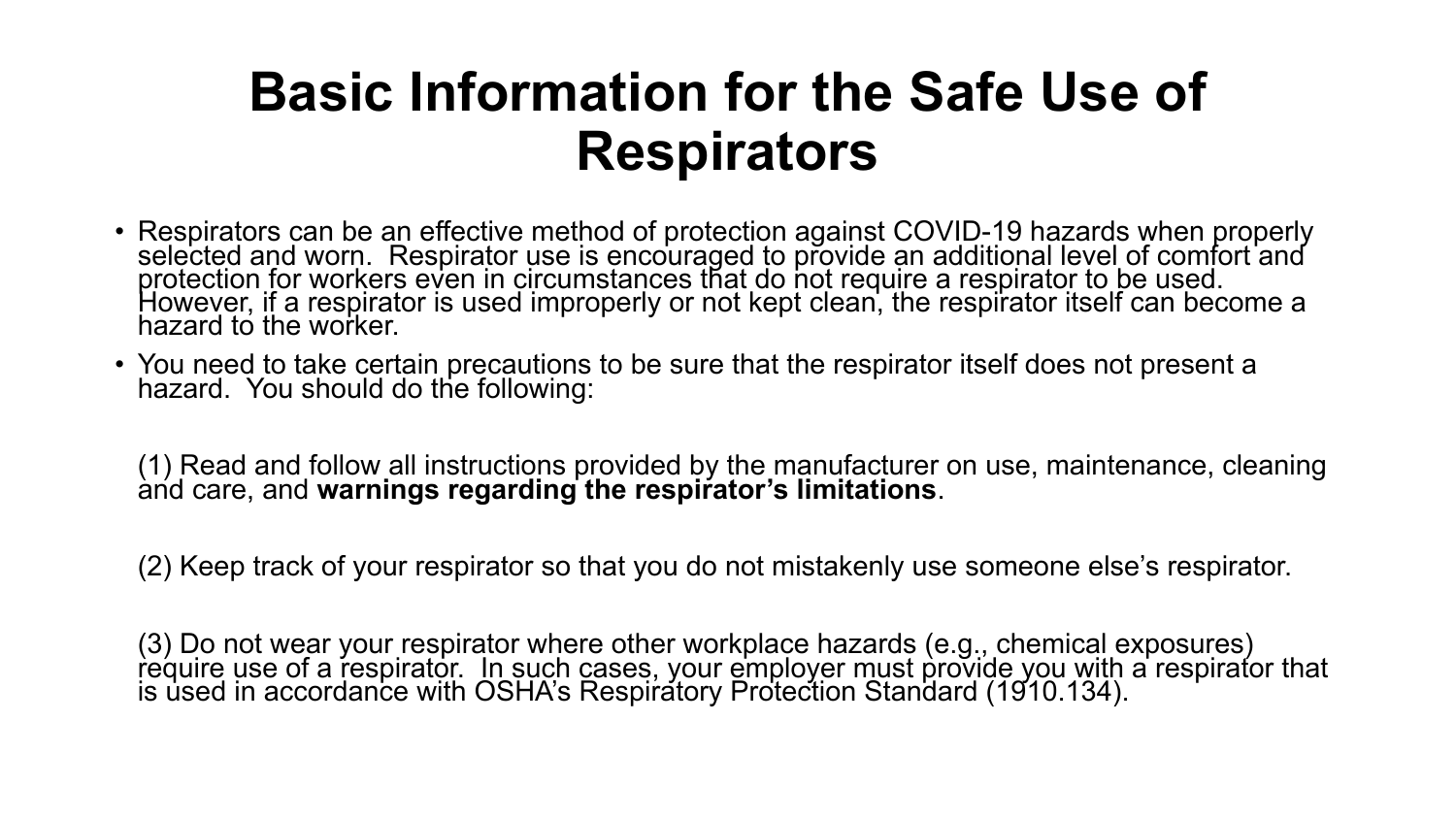#### **Types of Respiratory Protection**

#### **Filtering Facepiece Respirators (FFRs):**

- Series:
	- N **N**ot resistant to oil
	- R somewhat **R**esistant to oil
	- P strongly resistant (oil **P**roof)
- Filter efficiency:
	- 95% filter out at least 95% of airborne particles
	- 99% filter out at least 99% of airborne particles
	- 100% filter out at least 99.97% of airborne particles
- Examples include "N95" FFRs and "P99" FFRs

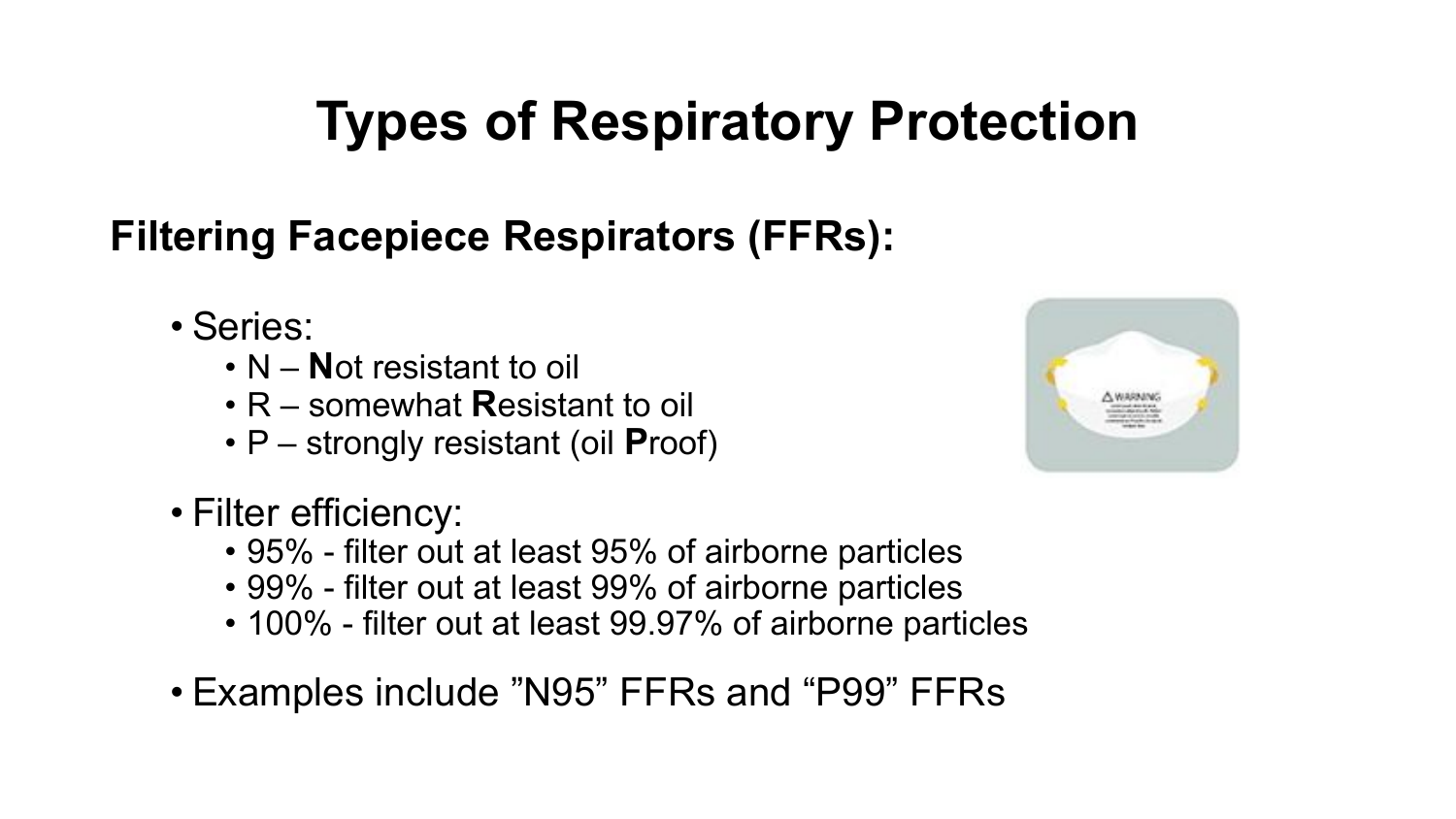## **Types of Respiratory Protection (cont'd)**

- **Elastomeric Respirators:** 
	- Two types:
		- **• Half-mask** offer the same level of protection as FFRs
		- **• Full facepiece**  offer a higher level of protection than FFRs
	- Equipped with replaceable filters, cartridges, or canisters
- Powered air-purifying respirators (PAPRs):
	- Offer a higher level of protection than FFRs
	- Use HEPA filters, which are as efficient as P100 filters





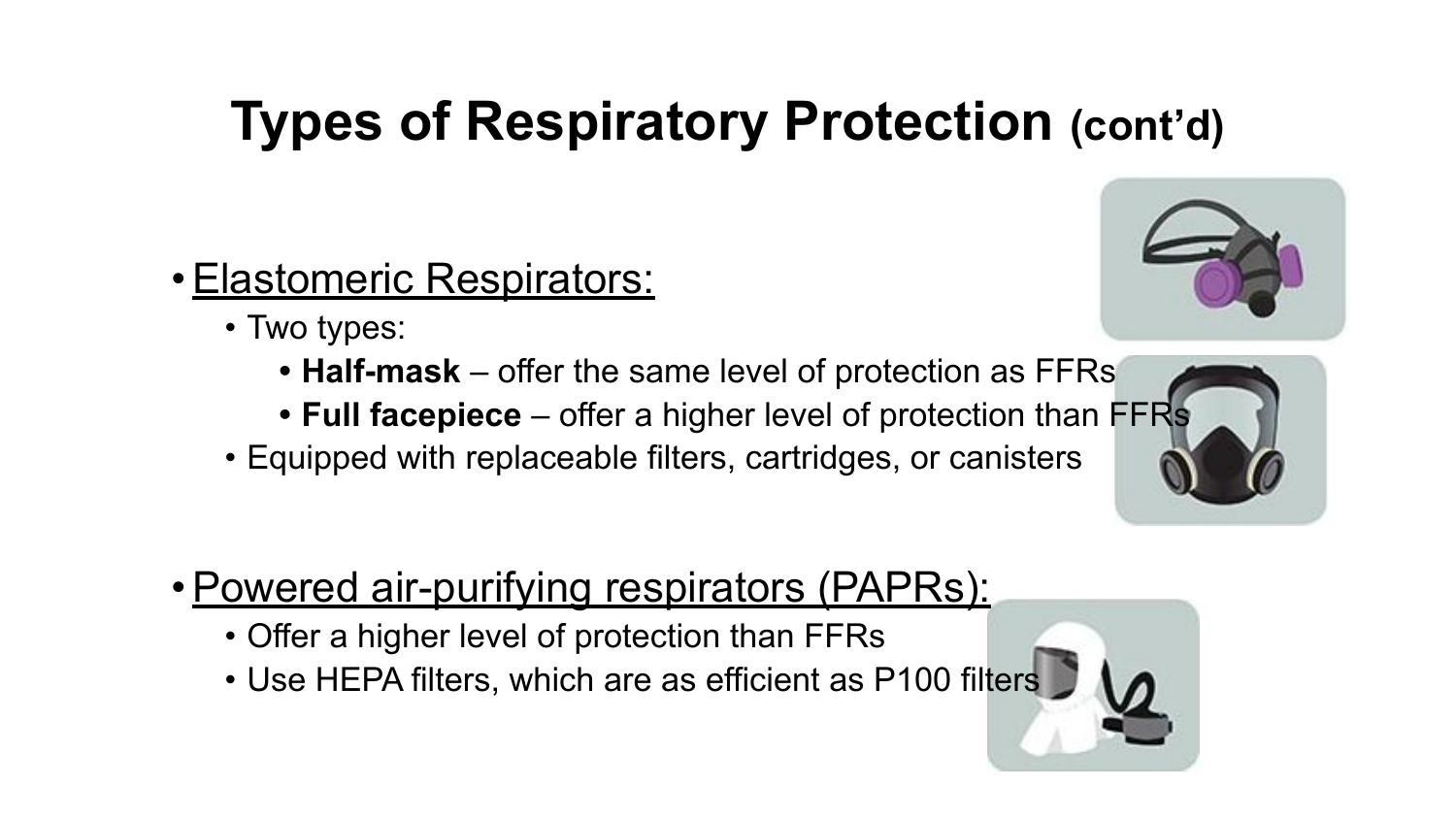## **Fit Testing**

- •A fit test evaluates the fit of a tight-fitting respirator to an individual's face
	- It verifies that you have found a make, model, and size of respirator that fits to your face
		- Much like finding a style and size of shoe that fits your foot properly
	- Fit testing is required under the normal RPP
- Fit testing is not required under the mini RPP
	- Without a fit test, there is less control over whether employees are receiving the full, expected level of protection that a respirator is capable of providing. Therefore, a user seal check is required each time you put on your respirator.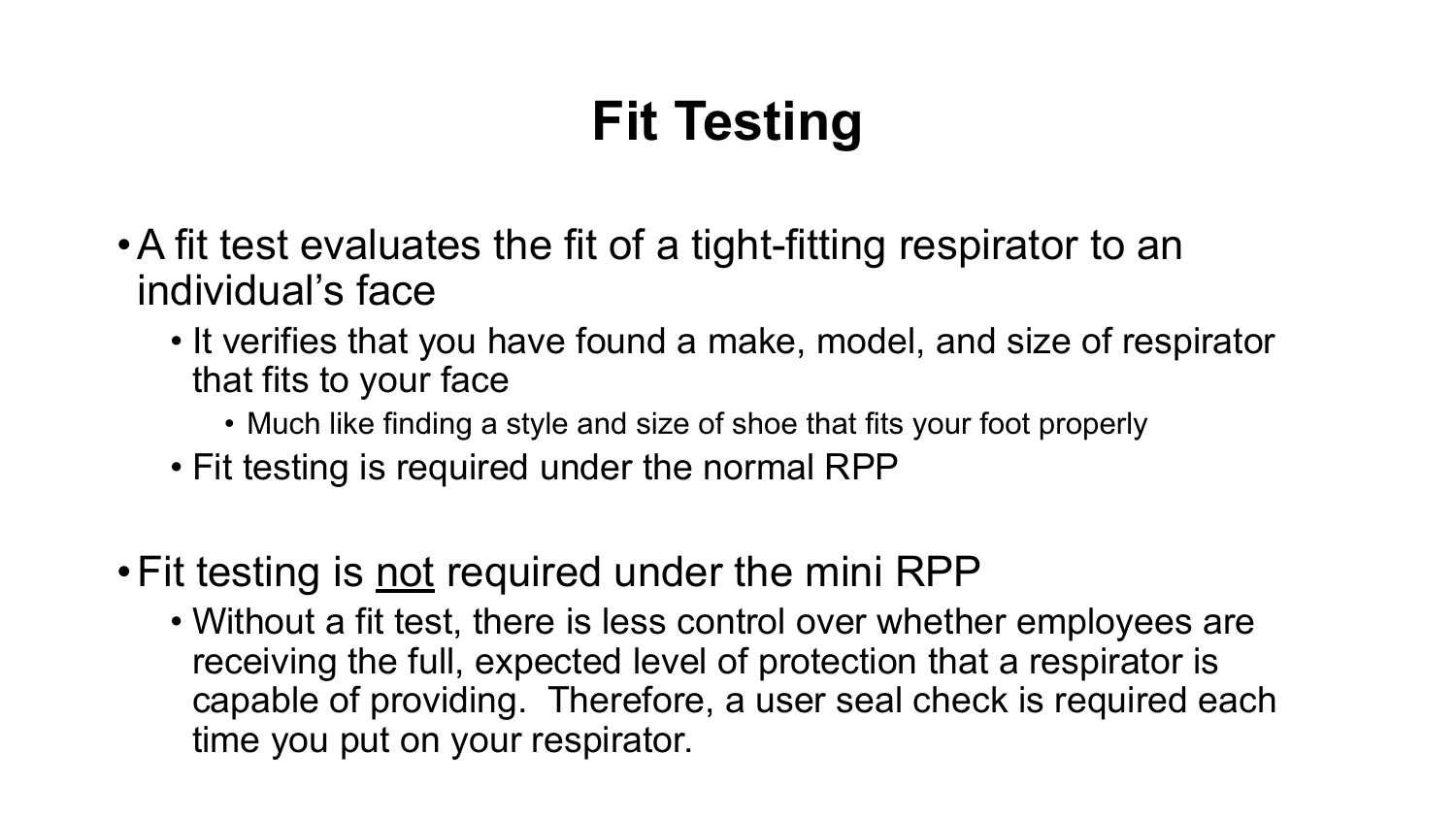#### **User Seal Checks**

- A user seal check determines whether a tight-fitting respirator has properly sealed to your face once it has been put on
- A user seal check must be conducted each time you put a respirator on
- Two types of user seal checks:
	- **• Positive pressure user seal check**  the respirator user exhales
	- **• Negative pressure user seal check**  the respirator user inhales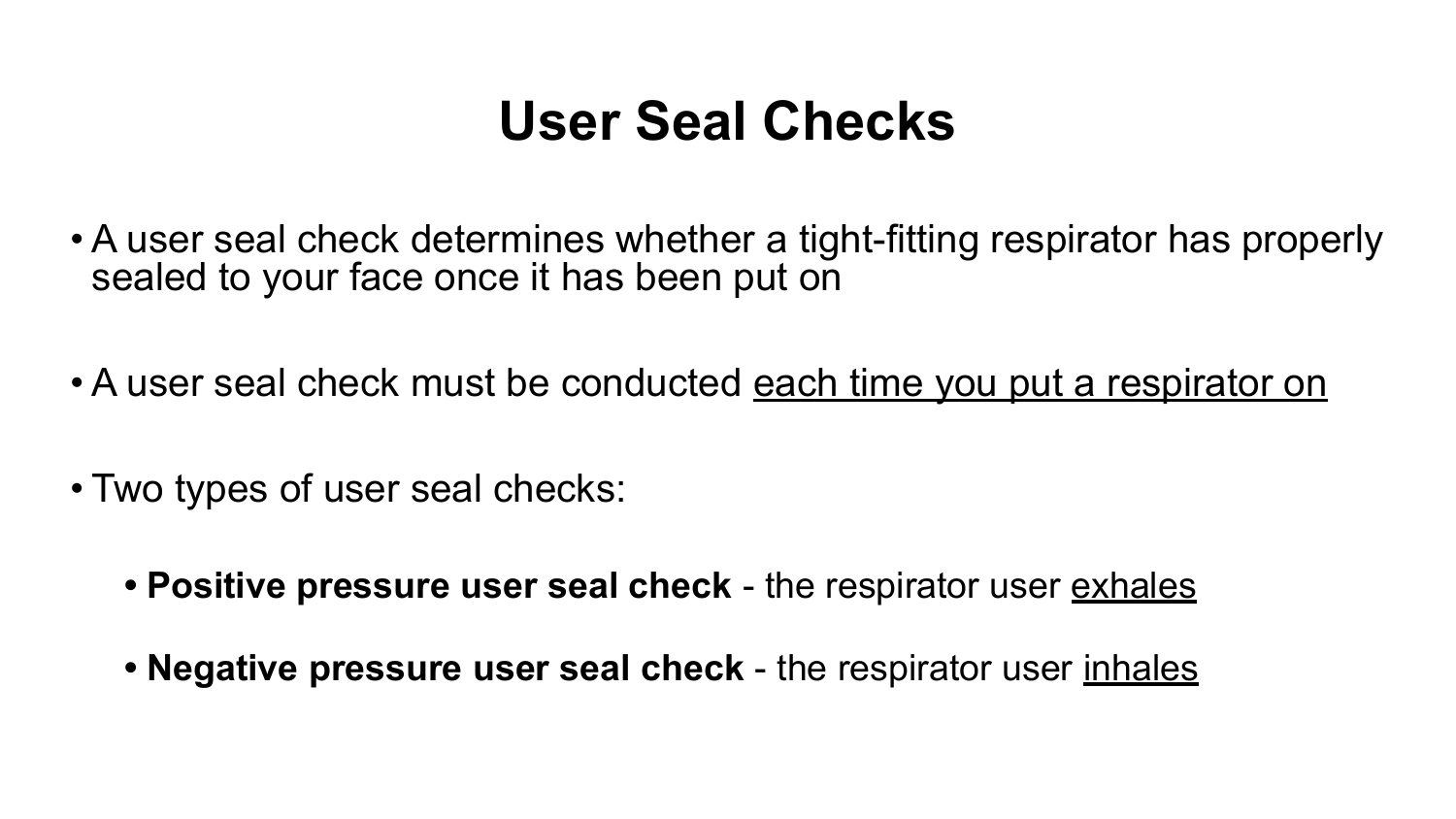#### **Positive Pressure User Seal Checks**

#### To conduct a positive pressure user seal check for a FFR:

- 1. Once you have conducted proper hand hygiene and properly donned the respirator, place your hands over the facepiece, covering as much surface area as possible.
- 2. Exhale gently into the facepiece.
- 3. The face fit is considered satisfactory if a slight positive pressure is being built up inside the facepiece without any evidence of outward leakage of air at the seal. Examples of evidence that it is leaking could be:
	- The feeling of air movement on your face along the seal of the facepiece
	- Fogging of your glasses
	- A lack of pressure being built up inside the facepiece.

\*\* If the FFR has an exhalation valve, then performing a positive pressure check may not be possible unless the user can cover the exhalation valve. In such cases, a negative pressure check must be performed.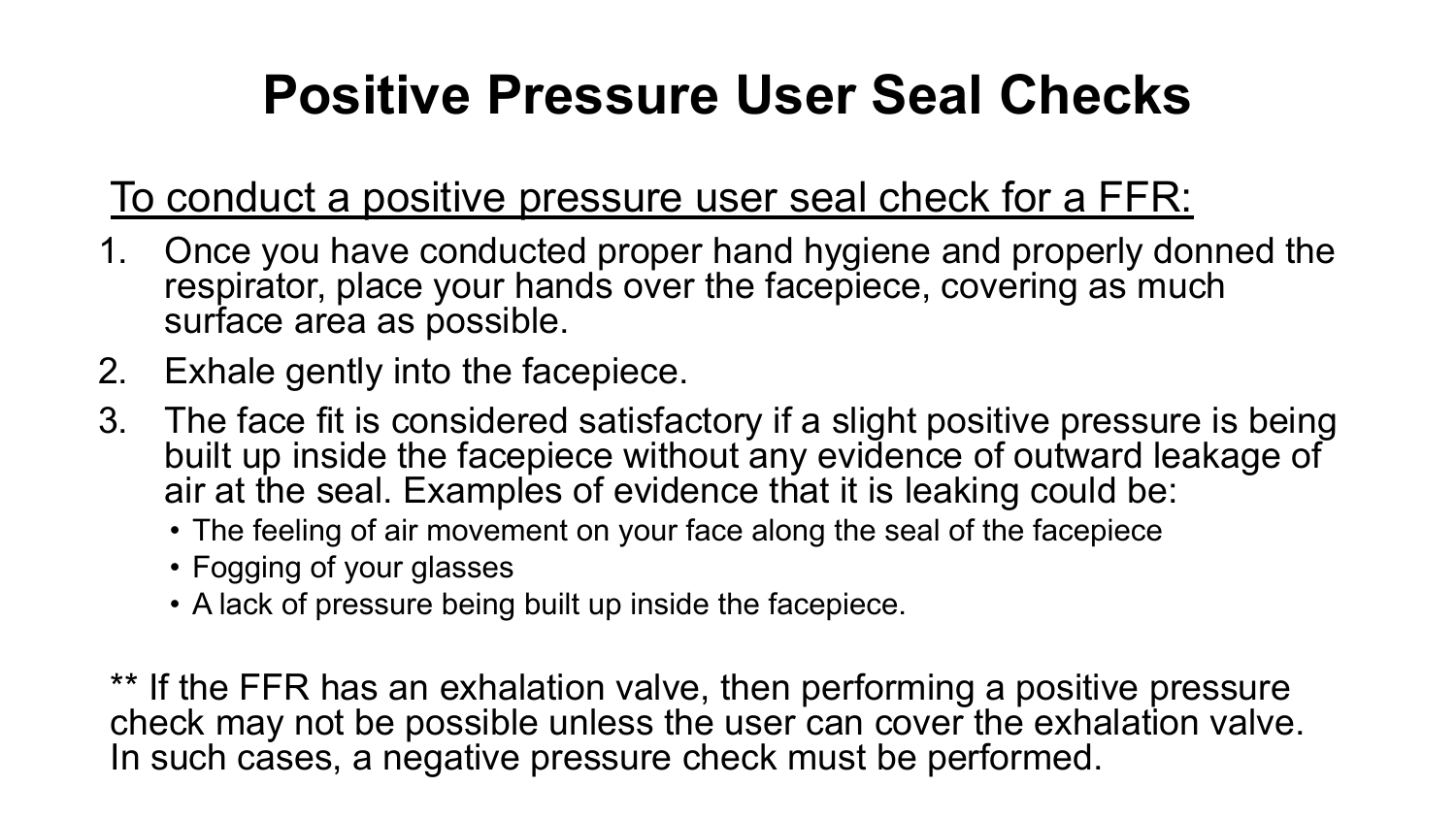#### **Negative Pressure User Seal Checks**

#### To conduct a negative pressure user seal check:

- 1. Once you have conducted proper hand hygiene and properly donned the respirator, cover the filter surface with your hands as much as possible and then inhale.
- 2. The facepiece should collapse on the wearer's face and should not feel air passing between the face and facepiece.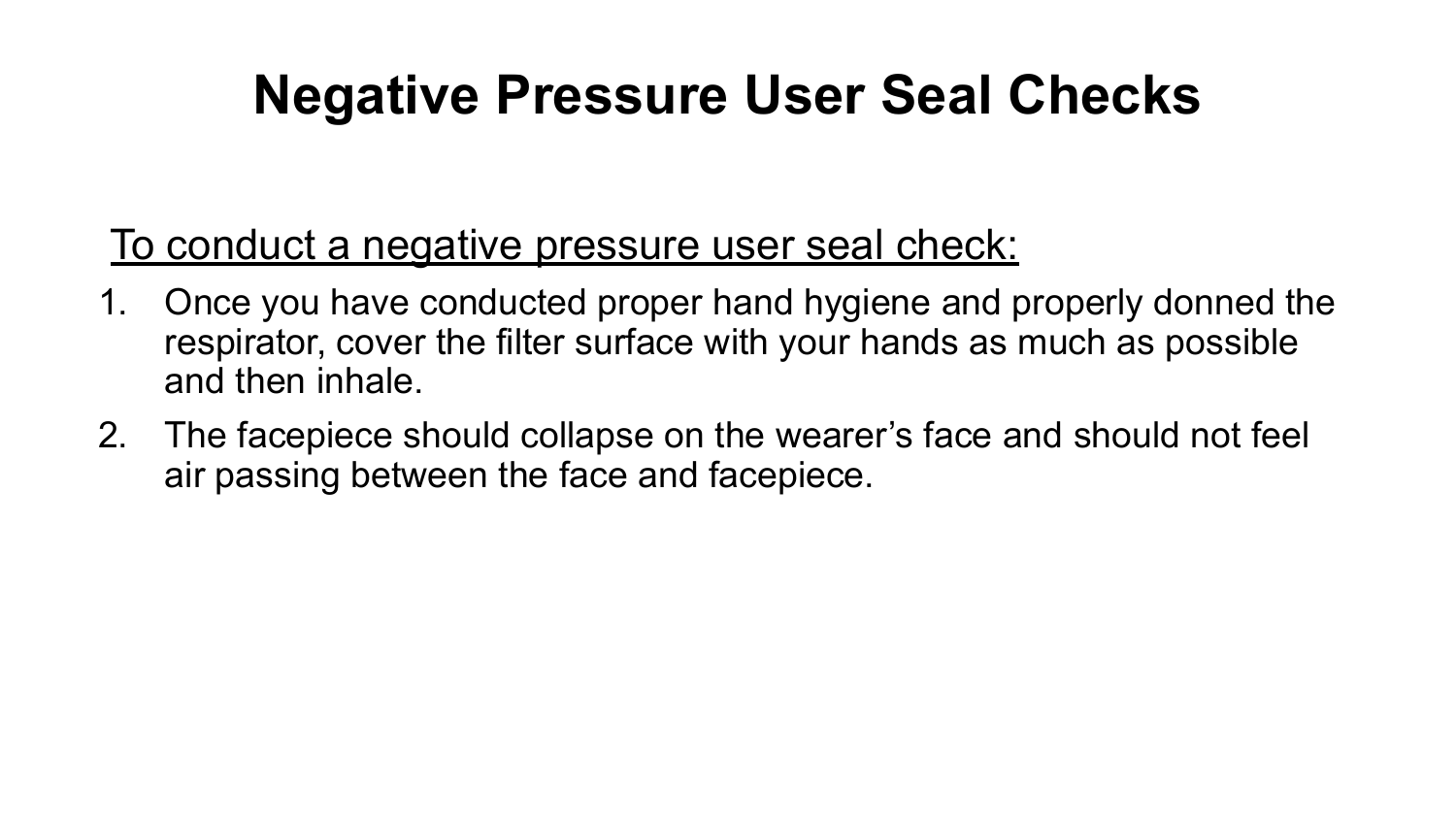#### **How to Put On/Remove a FFR & How to Conduct a User Seal Check for a FFR**

English: [www.youtube.com/watch?v=oU4stQgCtV8](https://www.youtube.com/watch?v=oU4stQgCtV8)

Spanish: [www.youtube.com/watch?v=A28xg7Oepxw](https://www.youtube.com/watch?v=A28xg7Oepxw)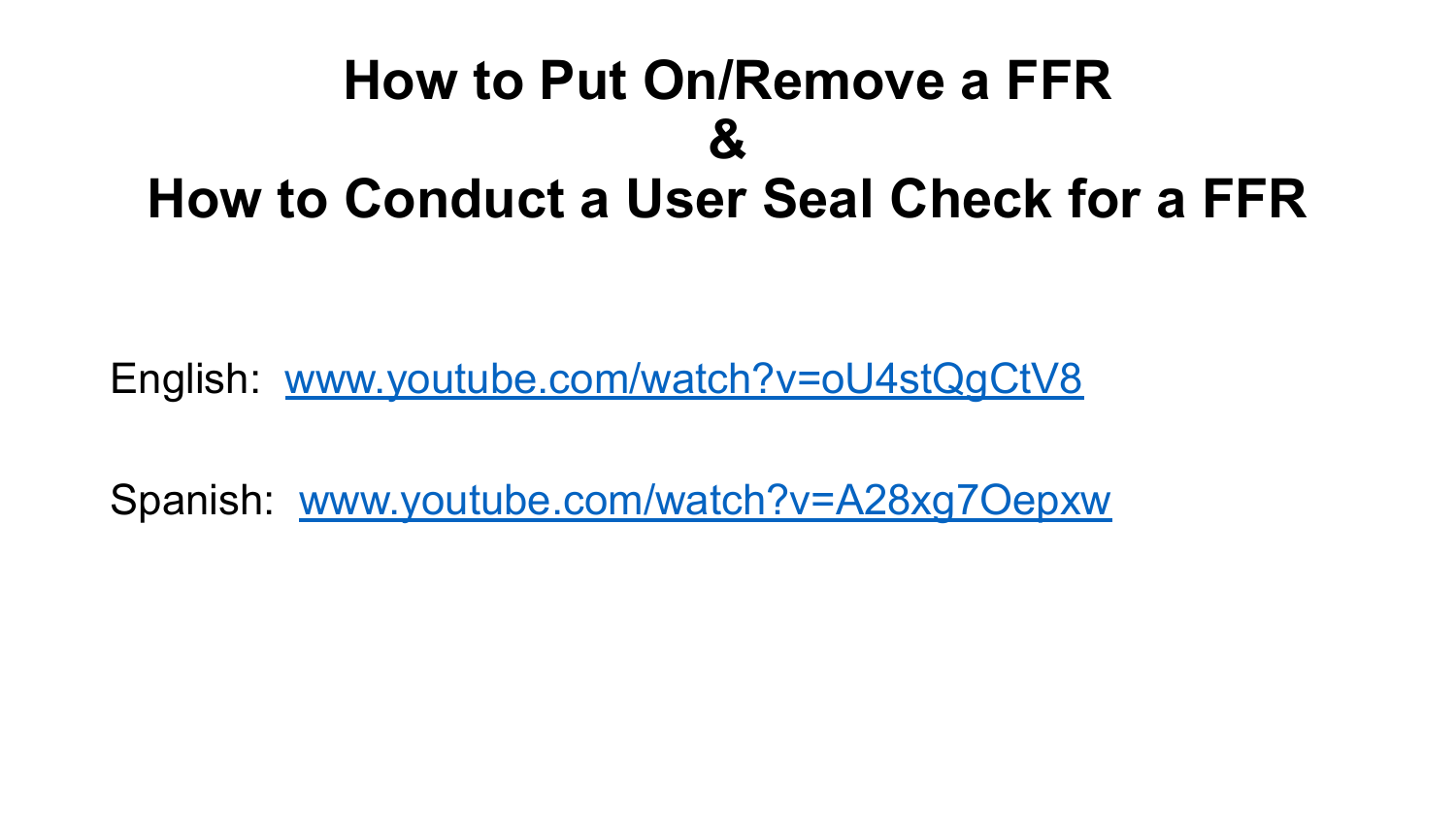#### **Discontinuing the Use of Respirators**

- Medical evaluation, to determine if an employee is medically fit to use a respirator, is required under the normal RPP but not under the mini RPP.
- Mini RPP Requirements:
	- Any employee who has previously had a medical evaluation and was defermined not be medically fit to wear a respirator must not be provided with a respirator unless they are re-evaluated and medically cleared to use a respirator.
	- Employees must discontinue respirator use when either the employee or a supervisor reports medical signs or symptoms that are related to ability to use a respirator.
		- Shortness of breath, coughing, wheezing, chest pain, or any other symptoms related to lung problems or cardiovascular symptoms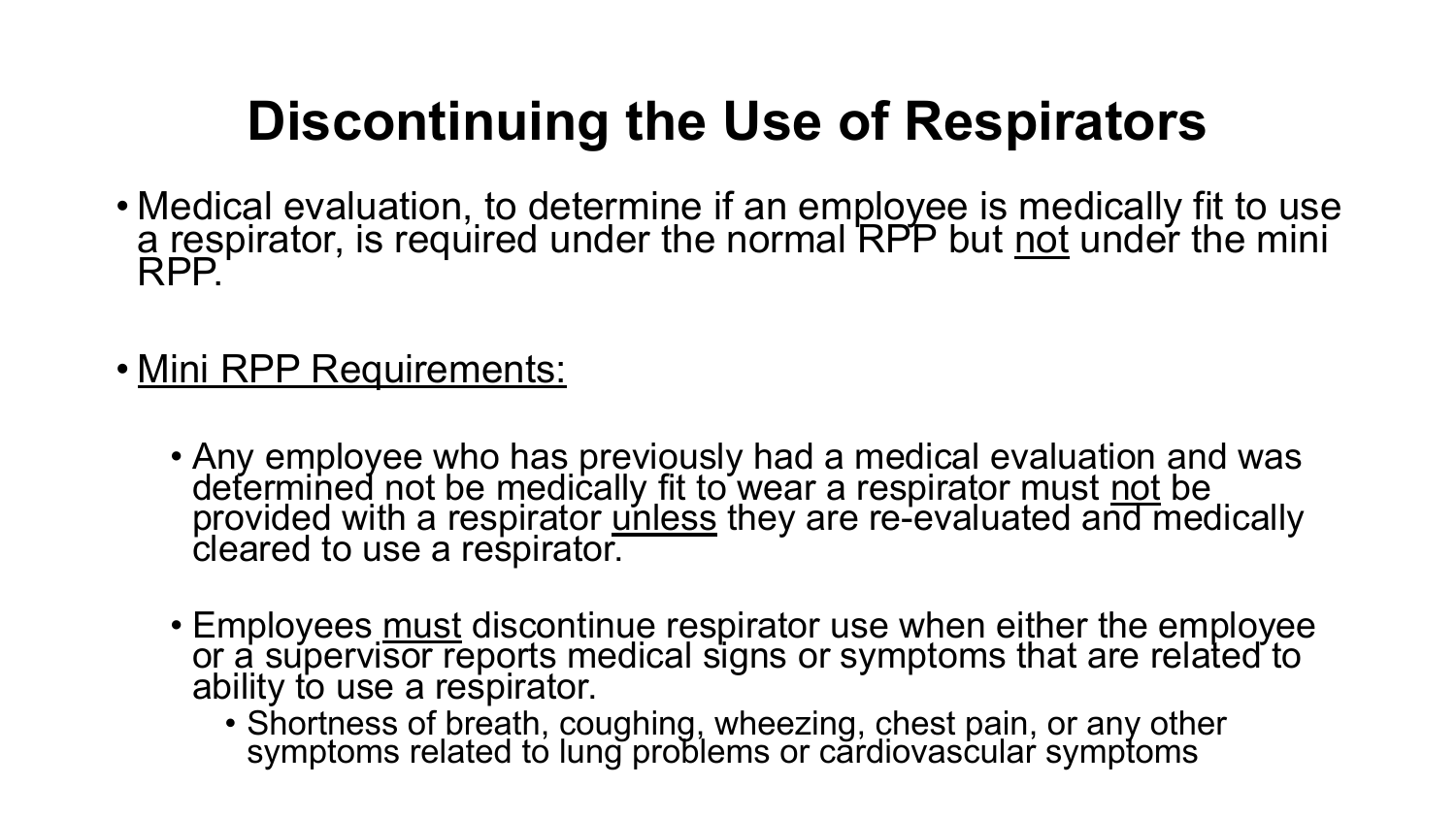#### **Cleaning, Maintenance, and Storage**

**N95's can be used 5 times for the same patient care during that current shift. Store in a paper bag between those 5 uses. By the end of the shift regardless if under the 5 maximum the N95 will be thrown. If visibly soiled, even after one use, throw the N95 and get a new one. If used in place of surgical mask as source control it can be worn throughout the shift.** 

**Reusable respirators should be cleaned with hydrogen peroxide spray and left wet for a minimum of 1 minute. Can then be wiped dry or allowed to air dry. This should be done for the inside and outside of the respirator.**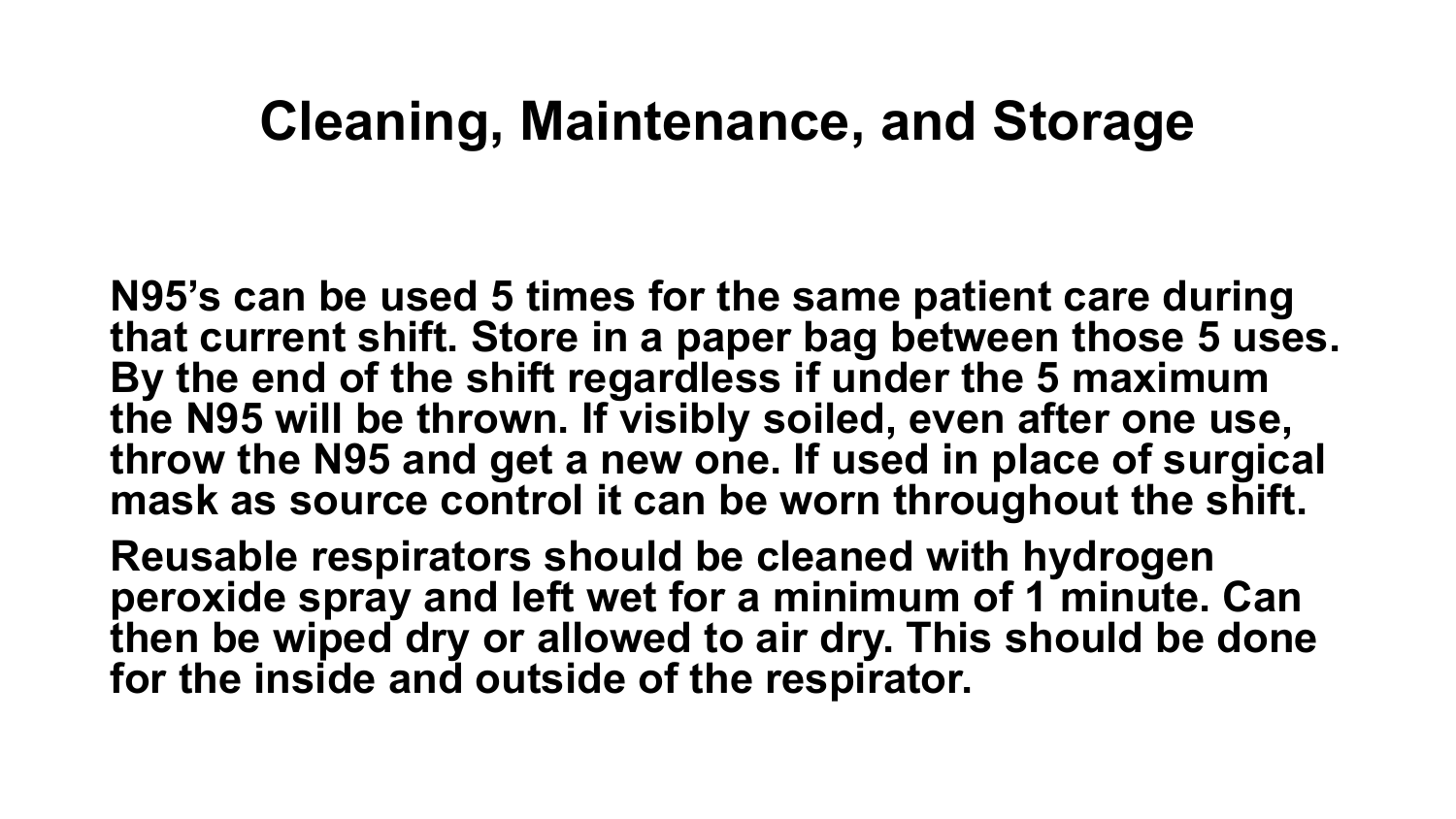## **Reusing Filtering Facepiece Respirators (FFRs)**

- The reuse of single-use FFRs is discouraged
- If reused, a FFR must only be reused by the employee it was provided to
- A FFR can only be reused when:
	- a. The respirator is not visibly soiled or damaged;
	- b. The respirator has been stored in a breathable storage container (e.g., paper bag) for at least 5 calendar days between use and has been kept away from water or moisture;
	- c. The employee does a visual check in adequate lighting for damage to the respirator's fabric or seal;
	- d. The employee successfully completes a user seal check;
	- e. The employee uses proper hand hygiene before putting the respirator on and conducting the user seal check; and
	- The respirator has not been worn more than 5 days total.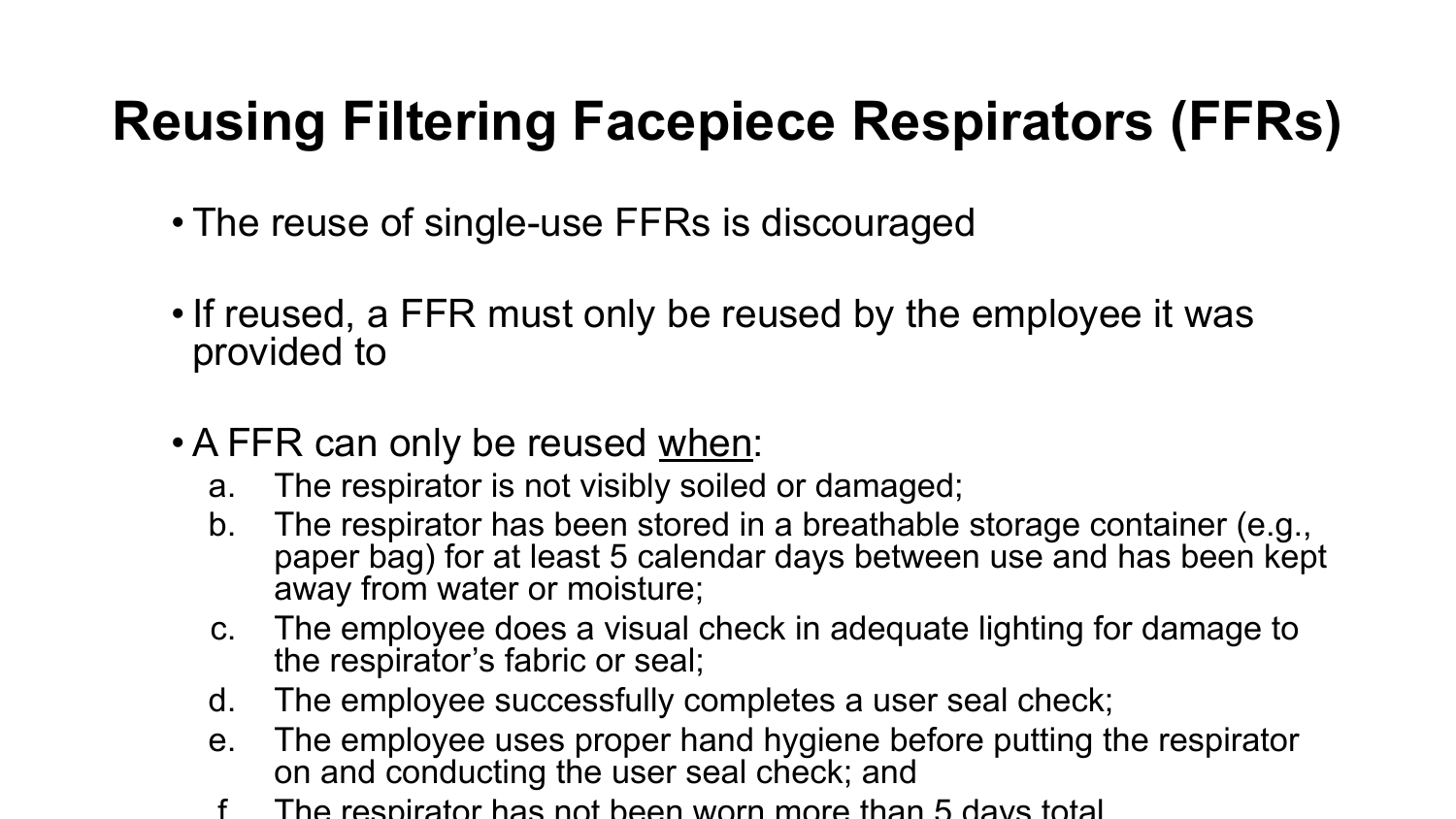#### **Reusing Elastomerics or PAPRs**

- •Elastomeric respirators and PAPRs are designed to be cleaned & reused
- Elastomeric respirators and PAPRs can only be reused when:
	- a. The respirator is not damaged;
	- b. The respirator is cleaned and disinfected as often as necessary to be maintained in a sanitary condition; and
	- c. A change schedule is implemented for cartridges, canisters, or filters.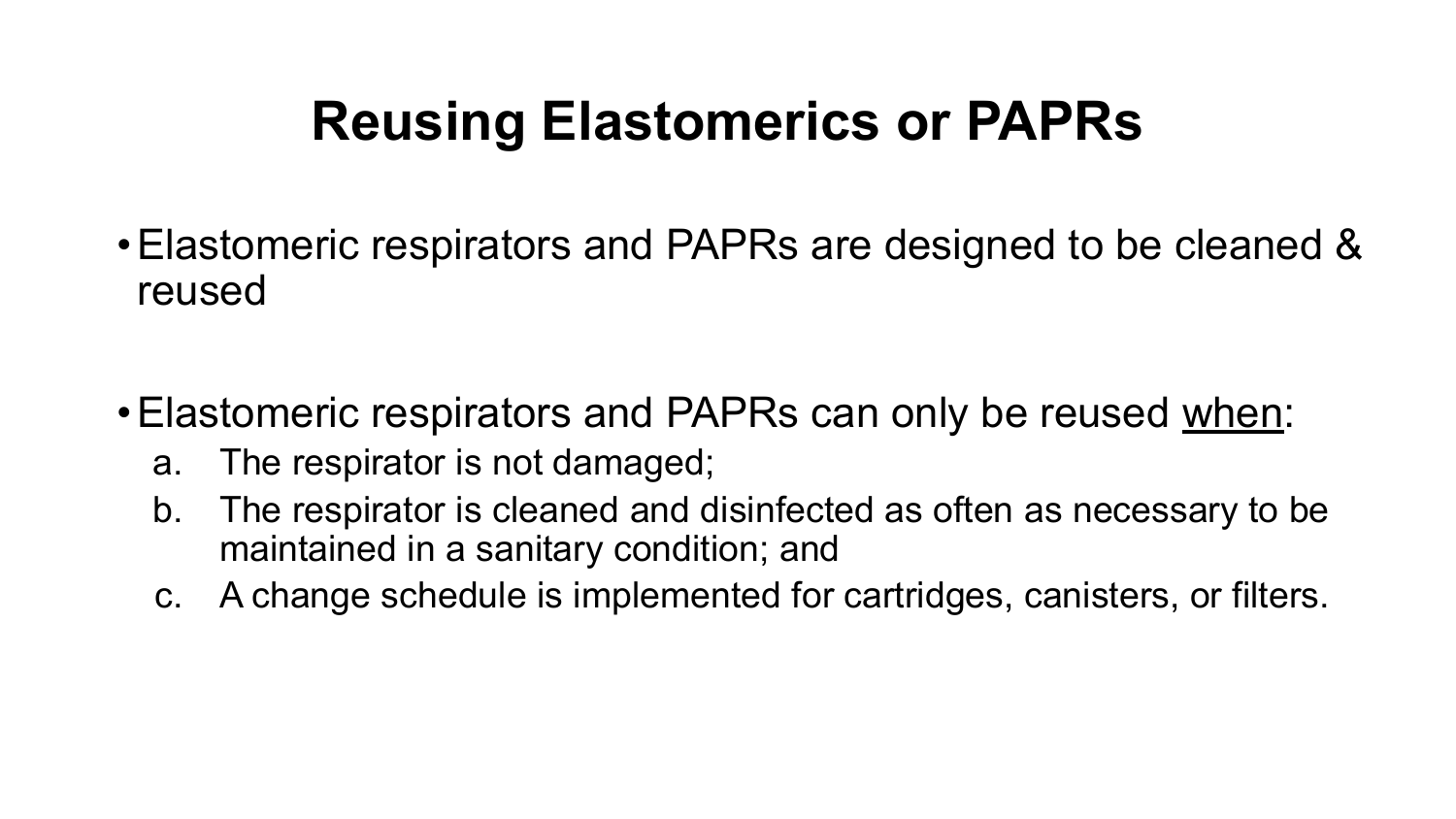**Any questions? Please contact: Andrew Johnson RN Clinical Support Services Manager and Designated COVID-19 Plan Safety Coordinator 701-587-6440**